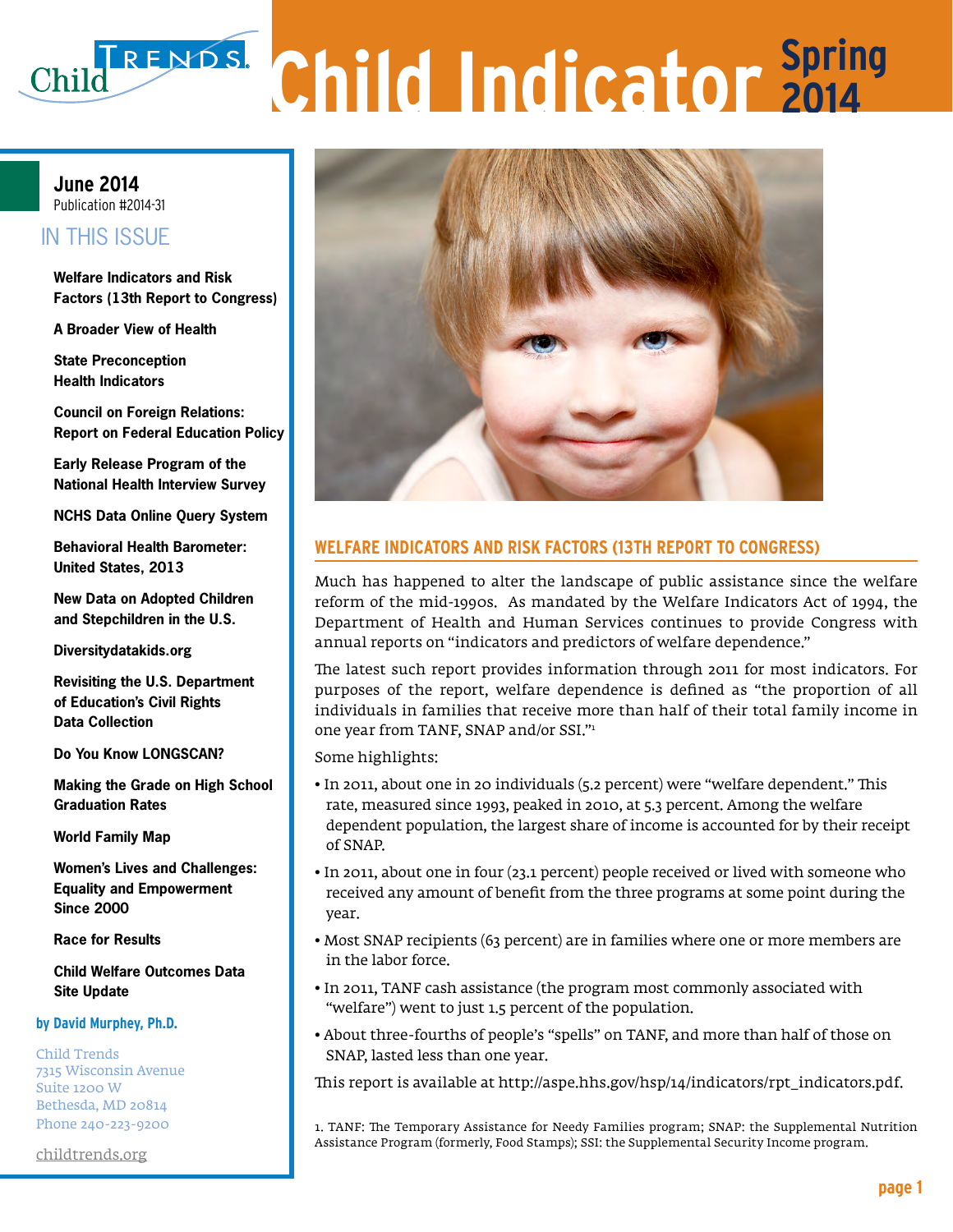

# **A BROADER VIEW OF HEALTH**

A new understanding of health is emerging. As reflected in Healthy People 2020, as well as recent prominent reports, both domestic and international, health is seen as the product of multiple determinants, including social and economic circumstances, in addition to individual behavioral choices and genetic predispositions. In line with this evolution, new indicators will be developed to measure and monitor the health of patients, insurance plan participants, and whole populations.

The Institute of Medicine of the (U.S.) National Academies of Science recently released its recommendations for "capturing social and behavioral domains in electronic health records [EHRs]." The IOM's committee used a number of criteria for making its selection of the specific domains it recommends:

- The strength of the evidence that a domain is associated with health;
- The usefulness of the domain (for decision making on client health, for policy, and for research);
- The availability of reliable, valid, and standardized measures;
- The feasibility of collection and storage of the data;
- The sensitivity of the data;
- The accessibility of the data from another source (such availability would reduce its priority for inclusion in EHRs)

The accompanying table shows the five domain areas, together with the constructs selected, as well as those considered but not selected.

| Recommended Domains for Inclusion in<br>Electronic Health Records                                     | Domains Considered but Not<br>Selected                                           |
|-------------------------------------------------------------------------------------------------------|----------------------------------------------------------------------------------|
| Socio-Demographic                                                                                     |                                                                                  |
| Sexual orientation                                                                                    | Gender identity                                                                  |
| Race/ethnicity                                                                                        |                                                                                  |
| Country of origin/U.S.-born or non-U.S.<br>born                                                       |                                                                                  |
| Education                                                                                             |                                                                                  |
| Employment                                                                                            |                                                                                  |
| Financial resource strain                                                                             |                                                                                  |
| Food and housing insecurity                                                                           |                                                                                  |
| Psychological                                                                                         |                                                                                  |
| Health literacy                                                                                       | Negative mood and affect<br>Hostility and anger, hopelessness                    |
| <b>Stress</b>                                                                                         |                                                                                  |
| Negative mood and affect<br>Depression<br>Anxiety                                                     | Cognitive function in late life                                                  |
| Psychological assets<br>Conscientiousness, patient engagement/<br>activation, optimism, self-efficacy | Positive psychological function<br>Coping, positive affect, life<br>satisfaction |

### **STATE PRECONCEPTION HEALTH INDICATORS**

Preconception health, included as an important Healthy People 2020 strategy, has received broader attention in recent years. It encompasses not only the health of adults of reproductive age, but a number of adverse pregnancy outcomes, such as those associated with pre-pregnancy use of tobacco and alcohol, and with women's access to social and emotional support.

Under the leadership of the Centers for Disease Control and Prevention's (CDC's) Agency for Toxic Substances and Disease Registry, a workgroup identified 45 core state indicators of preconception health. Of these, 24 rely on the Pregnancy Risk Assessment Monitoring System (PRAMS). PRAMS data come from 29 reporting areas which collectively represent about 55 percent of U.S. live births. The Behavioral Risk Factors Surveillance System (BRFSS) is the source for another 17 indicators; BRFSS is conducted in all 50 states, along with the District of Columbia, the Commonwealth of Puerto Rico, Guam, and the U.S. Virgin Islands.

A recently released CDC report provides the most comprehensive data to date on these preconception health indicators.

Key findings include the following:

• Seventy-five percent of women reported having health care coverage during the month before their most recent pregnancy.

• Forty-three percent of women reported their most recent pregnancy was unintended. Of that group, about half reported not using contraception at the time they conceived.

• Smoking during the three months prior to pregnancy was reported by 25 percent of women, and 54 percent reported drinking alcohol during that period.

• Eighty percent of women reported getting adequate social and emotional support.

The report is available at [http://www.cdc.](http://www.cdc.gov/mmwr/pdf/ss/ss6303.pdf ) [gov/mmwr/pdf/ss/ss6303.pdf.](http://www.cdc.gov/mmwr/pdf/ss/ss6303.pdf )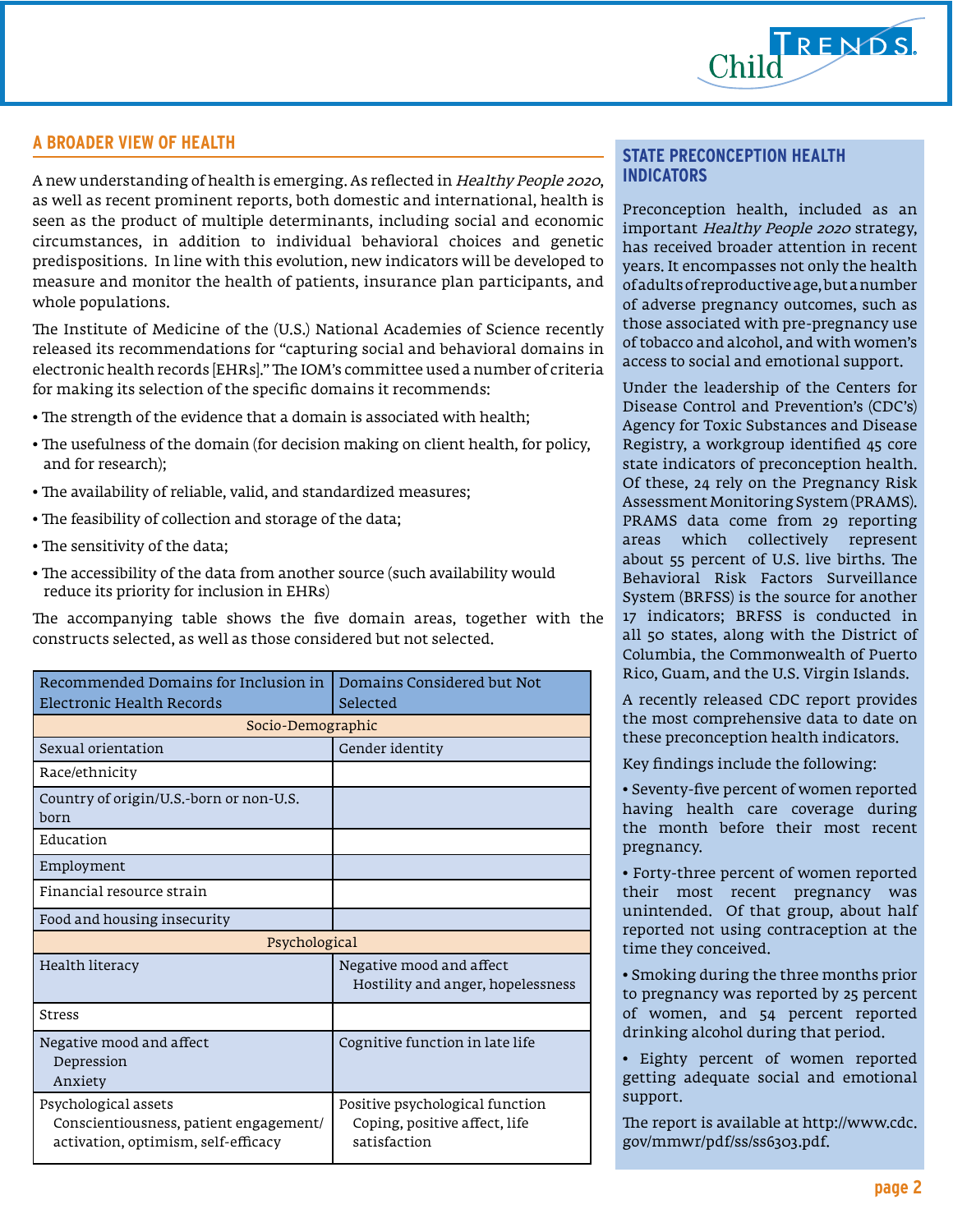

| Recommended Domains for Inclusion                 | Domains Considered but Not Selected                                                                                                                      |
|---------------------------------------------------|----------------------------------------------------------------------------------------------------------------------------------------------------------|
| in Electronic Health Records<br><b>Behavioral</b> |                                                                                                                                                          |
| Abuse of other substances<br>Dietary patterns     |                                                                                                                                                          |
|                                                   |                                                                                                                                                          |
| Physical activity                                 | Sexual practices                                                                                                                                         |
| Nicotine use and exposure                         | <b>Exposure to firearms</b>                                                                                                                              |
| Alcohol use                                       | Risk-taking behaviors                                                                                                                                    |
| Individual-Level Social Relationships             |                                                                                                                                                          |
| Social connections and social isolation           | Social support                                                                                                                                           |
| Exposure to violence                              | Emotional, instrumental, and other<br>support                                                                                                            |
|                                                   | Work conditions                                                                                                                                          |
|                                                   | History of incarceration                                                                                                                                 |
|                                                   | Military service                                                                                                                                         |
|                                                   | Community and cultural norms                                                                                                                             |
|                                                   | Health care decision making                                                                                                                              |
| Neighborhoods and Communities                     |                                                                                                                                                          |
| Socioeconomic characteristics                     | Environmental exposures                                                                                                                                  |
| Race/ethnic characteristics                       | Air pollution                                                                                                                                            |
|                                                   | Allergens                                                                                                                                                |
|                                                   | Other hazardous exposures                                                                                                                                |
|                                                   | Neighborhood resources                                                                                                                                   |
|                                                   | Availability of nutritious food options,<br>transportation, parks, open spaces,<br>health care and social services,<br>educational and job opportunities |

The IOM report briefly summarizes the scientific literature that undergirds each of the recommended domains.

The report is available at [http://www.iom.edu/Reports/2014/Capturing-Social](http://www.iom.edu/Reports/2014/Capturing-Social-and-Behavioral-Domains-in-Electronic-Health-Records-Phase-1.aspx )[and-Behavioral-Domains-in-Electronic-Health-Records-Phase-1.aspx.](http://www.iom.edu/Reports/2014/Capturing-Social-and-Behavioral-Domains-in-Electronic-Health-Records-Phase-1.aspx ) 

# **NCHS DATA ONLINE QUERY SYSTEM**

The National Center for Health Statistics has announced the beta release of its newest statistical tool, the Data Online Query System (DOQS). DOQS provides users with the ability to generate and store analyses that are customized to meet their requirements. Accessing NCHS public-use data, the system dynamically generates charts, tables, and graphs. First up in DOQS are data from the Emergency Department component of the 2005-2010 National Hospital Ambulatory Medical Care Survey, with more data sets to follow in the future.

For a look, go to [http://www.cdc.gov/nchs/doqs/index.htm.](http://www.cdc.gov/nchs/doqs/index.htm ) 

# **EARLY RELEASE PROGRAM OF THE NATIONAL HEALTH INTERVIEW SURVEY**

All managers of data systems, and particularly those involving survey data, struggle with the competing demands of release timeliness and data quality. Finishing necessary checks on the accuracy and completeness of data can sometimes mean "sitting on" data for months, or even years, before they become accessible to researchers and other interested citizens. For this reason, there is increased interest in more flexible, fitto-purpose policies around data sharing.

The U.S. Centers for Disease Control and Prevention, which administers the National Health Interview Survey (NHIS), has addressed this challenge in its new Early Release Program. Since 1999, the time for processing and releasing NHIS data has gone from years to months. Reengineered data processing procedures are responsible for this progress.

The NHIS is conducted throughout the year, yielding a nationally representative sample each month. Analyses of preliminary NHIS data are now available six months after the close of a calendar quarter of data collection, giving data users estimates up to nine months before the corresponding data files are released. Preliminary microdata files are also available six months after the first three quarters of the data collection year; prior to this advance, users had to wait until a year's end to have access to any data. Differences between the preliminary data and the final public-use data are typically less than 0.1 percentage points.

Among the indicators for which the NHIS data provide estimates are health insurance coverage, having a usual place to go for medical care, obesity, leisuretime physical activity, smoking, alcohol consumption, HIV testing, serious psychological distress, and asthma.

More information on the NHIS Early Release Program is at [http://www.cdc.gov/](http://www.cdc.gov/nchs/features/early_release_program.htm ) [nchs/features/early\\_release\\_program.htm](http://www.cdc.gov/nchs/features/early_release_program.htm )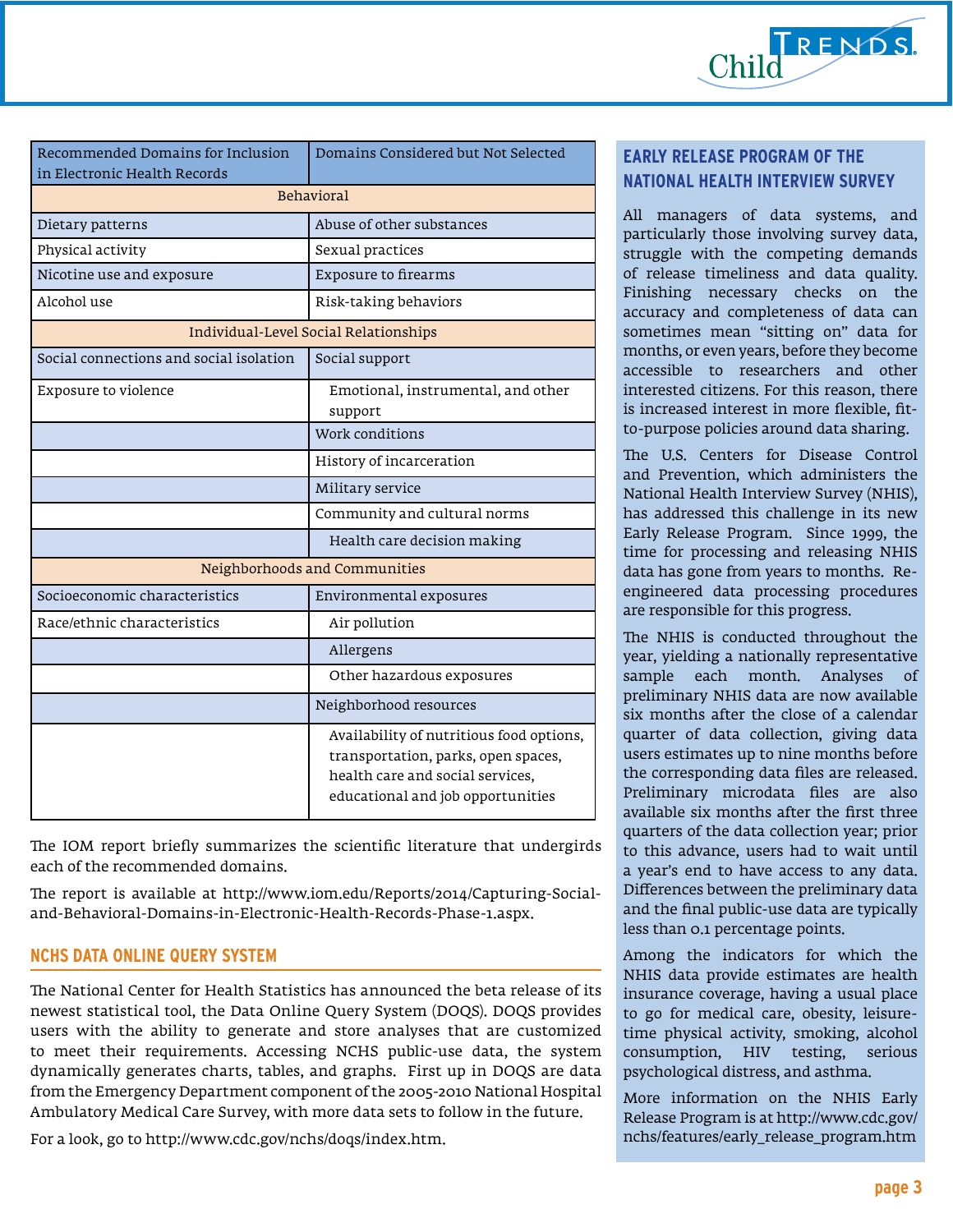

# **BEHAVIORAL HEALTH BAROMETER: UNITED STATES, 2013**

The U.S. Substance Abuse and Mental Health Services Administration has inaugurated a series of national and state reports on behavioral health. The Barometer reports include indicators of substance use and mental health, aggregated from sources that include the National Survey on Drug Use and Health, the National Survey of Substance Abuse Treatment Services, the Youth Risk Behavior Survey, and the Monitoring the Future survey.

Among the indicators (provided for every state, and the District of Columbia, as well as the nation) are a number that focus on youth or young adults:

- Past-year non-medical use of pain relievers (ages 12-17, and 18-25)
- Past-month illicit drug use, by race/ethnicity (ages 12-17)
- Perceived risk from using selected substances (ages 12-17)
- Past-year major depressive episode (MDE) (ages 12-17)
- Past-year treatment for depression among those with MDE (ages 12-17)
- Past-year alcohol use treatment among those with alcohol dependence or abuse (ages 12-17)

# **Past-Year Depression Treatment among** Persons Aged 12-17 with **Major Depressive Episode (2012)**



Access the reports at [http://store.samhsa.gov/product/Behavioral-Health-](http://store.samhsa.gov/product/Behavioral-Health-Barometer-2013/SMA13-4796 )[Barometer-2013/SMA13-4796.](http://store.samhsa.gov/product/Behavioral-Health-Barometer-2013/SMA13-4796 ) 

### **[DIVERSITYDATAKIDS.ORG](www.diversitydatakids.org)**

The Kirwan Institute for the Study of Race and Ethnicity (at the Ohio State University) has partnered with diversitydatakids.org (at Brandeis University) to produce a unique neighborhood-level Child Opportunity Index for the 100 largest U.S. metropolitan areas. Indicators in three domains—educational opportunity, health and physical environment, and social and economic opportunities make up the index. Data come from multiple sources, including the American Community Survey and the National Center for Education Statistics. The project website allows users to overlay mapping of the Opportunity Index with maps of the child population by race/ethnicity, to examine issues of equity.

Visit the site at http://www.diversitydatakids.org/data/childopportunitymap.

# **NEW DATA ON ADOPTED CHILDREN AND STEPCHILDREN IN THE U.S.**

The Census Bureau has released a report, using several national data sets, detailing the characteristics of adopted and stepchildren and their families, as of 2010.

Data sources include the 2010 decennial census, the American Community Survey, and the Current Population Survey. The assignment of adopted or stepchild status is based solely on respondents' reports, and thus these categories include children who may be informally adopted, as well as those adoptees whose status is legally recognized. Informal adoptions are more common among certain cultural groups. Moreover, the term "stepchildren" has evolved in common usage to include children living in households with one or more biological parents, regardless of the parents' marital status.

Estimates of the number of children living with at least one stepparent or one adoptive parent vary across the data sets used. The 2010 census shows about 1.5 million adopted children younger than 18, and about 2.8 million stepchildren in that age group.

Other highlights of the report include the following:

• In 2009-11, slightly less than half (49 percent) of adopted children were non-Hispanic white.

• In 2009-11, about one in eight adopted children was internationally adopted, with about half of that group born in Asia.

Twenty-eight percent of adopted children in 2009-11 were transracially adopted.

• In 2012, 5.6 million children lived with a parent who was cohabiting. Of that number, equal shares (46 percent each) lived with two biological or adoptive parents, or with one biological or adoptive parent. Six percent lived with one biological or adoptive parent along with their cohabiting partner, who was identified as their child's stepparent.

Find the report at [http://www.census.](http://www.census.gov/prod/2014pubs/p20-572.pdf) [gov/prod/2014pubs/p20-572.pdf.](http://www.census.gov/prod/2014pubs/p20-572.pdf)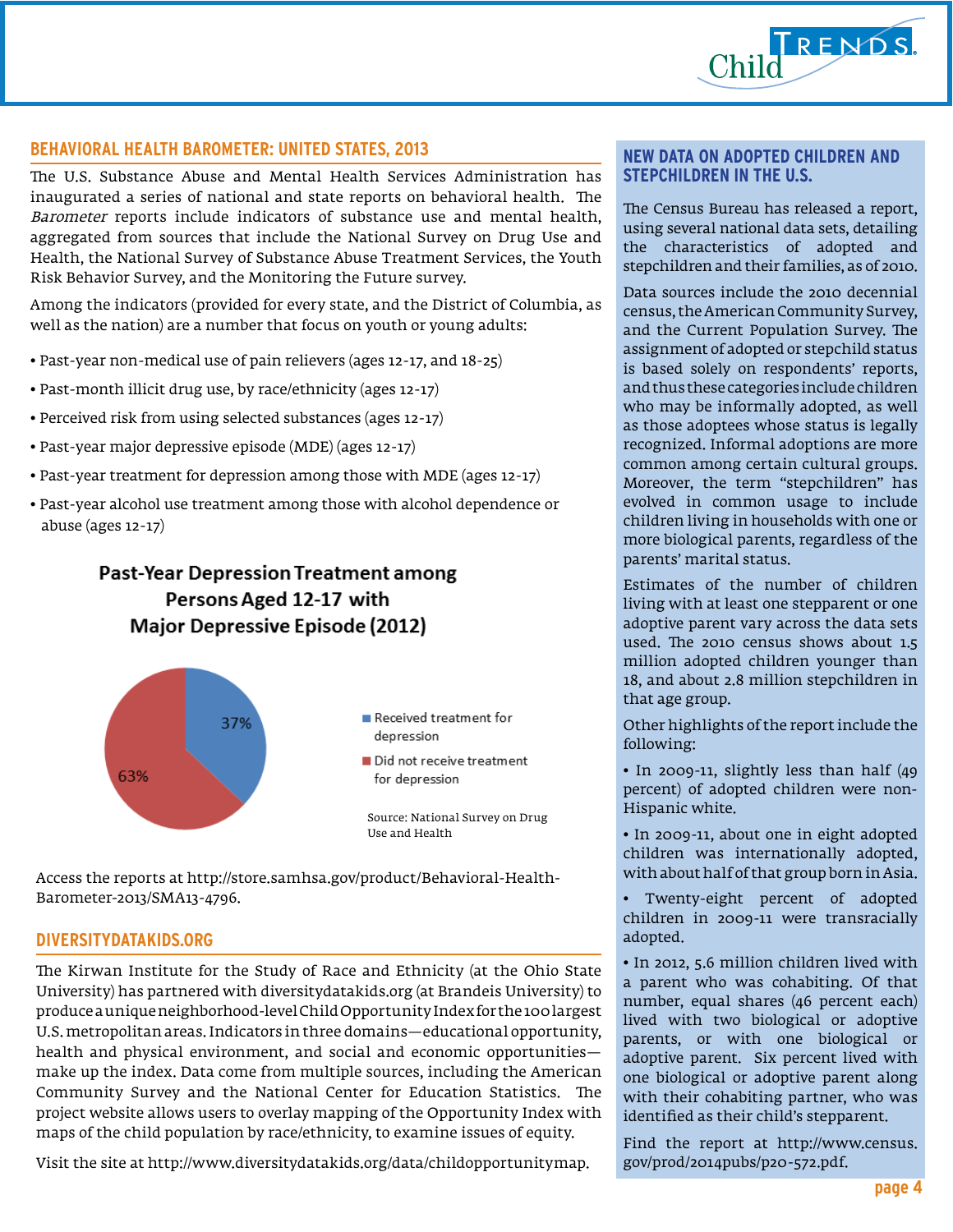

# **REVISITING THE U.S. DEPARTMENT OF EDUCATION'S CIVIL RIGHTS DATA COLLECTION**

In our [Winter 2014 edition](http://www.childtrends.org/?publications=child-indicator-winter-2014) of The Child Indicator, we reported on new data released by the Office of Civil Rights (OCR) in the U.S. Department of Education. Now, OCR has released the most detailed data since 2000, in a series of Issue Briefs. The analyses are based on data from every public school in the nation.

Taken together, the four briefs document inequities, by race/Hispanic origin, student disability status, and English language proficiency, throughout the pre-K through high school education system. For example,

- Preschool programs are not offered by about 40 percent of the nation's 16,500 school districts.
- In 2011-12, black children represented 42 percent of preschoolers suspended, though they are only 18 percent of preschool enrollment.
- Kindergarten retention rates by state ranged as high as 12 percent (Arkansas, Hawaii).
- In primary and secondary school, black students are suspended and expelled at rates three times as high as those for white students. Black females have an overall suspension rate of 12 percent—twice as high as white boys', and higher than rates for girls of any other race or ethnicity.
- Only half of the nation's high schools offer calculus, and between 10 and 25 percent do not offer more than one of the courses considered "core" for a typical sequence of math and science education.
- Among the high schools with the highest percentage of black and Latino students, one-quarter do not offer Algebra II.
- Black, Latino, American Indian, and Alaska Native students are three to four times more likely to encounter inexperienced teachers (those in their first year of teaching) as white students are.
- One in five high schools has no school counselor.

The Issue Briefs are available here:

- Early Childhood Education: [http://www2.ed.gov/about/offices/list/ocr/docs/crdc](http://www2.ed.gov/about/offices/list/ocr/docs/
crdc-early-learning-snapshot.pdf )[early-learning-snapshot.pdf](http://www2.ed.gov/about/offices/list/ocr/docs/
crdc-early-learning-snapshot.pdf )
- School Discipline: [http://www2.ed.gov/about/offices/list/ocr/docs/crdc](http://www2.ed.gov/about/offices/list/ocr/docs/crdc-
discipline-snapshot.pdf )[discipline-snapshot.pdf](http://www2.ed.gov/about/offices/list/ocr/docs/crdc-
discipline-snapshot.pdf )
- Teacher Equity: [http://www2.ed.gov/about/offices/list/ocr/docs/crdc-teacher](http://www2.ed.gov/about/offices/list/ocr/docs/crdc-teacher-
equity-snapshot.pdf )[equity-snapshot.pdf](http://www2.ed.gov/about/offices/list/ocr/docs/crdc-teacher-
equity-snapshot.pdf )
- College and Career Readiness: [http://www2.ed.gov/about/offices/list/ocr/docs/](http://www2.ed.gov/about/offices/list/ocr/docs/
crdc-college-and-career-readiness-snapshot.pdf ) [crdc-college-and-career-readiness-snapshot.pdf](http://www2.ed.gov/about/offices/list/ocr/docs/
crdc-college-and-career-readiness-snapshot.pdf )

#### **DO YOU KNOW LONGSCAN?**

For 20 years, researchers in five sites around the country followed more than 900 children, recruited prior to age four, into adulthood. They used a variety of research methods, including interviews with children, parent reports and observations, teacher reports, and maltreatment data from a variety of sources. The goal: to learn about the antecedents and consequences of child maltreatment.

The Longitudinal Studies of Child Abuse and Neglect (LONGSCAN) has produced scores of studies over its 20-year span. Now, a summary of major findings has been released. Results are organized for the report into three areas: safety and health, permanency, and well-being.

Among the most striking are these:

• Children who are at risk for abuse and neglect can be identified from the time of birth, on the basis of established factors.

• An eight-year-old who witnesses violence has a risk for aggression, anger, and depression similar to that of a child who is himself a victim of physical abuse.

• "Permanent" placements are often not permanent. Nor do they mean children will be safe.

• Having a father present is associated with a number of improved child outcomes, including in the areas of cognitive development and perceived competence.

The report is available at [http://www.unc.](http://www.unc.edu/depts/sph/longscan/pages/DDCF/LONGSCAN%20Science%20to%20Practice.pdf ) [edu/depts/sph/longscan/pages/DDCF/](http://www.unc.edu/depts/sph/longscan/pages/DDCF/LONGSCAN%20Science%20to%20Practice.pdf ) [LONGSCAN%20Science%20to%20Practice.](http://www.unc.edu/depts/sph/longscan/pages/DDCF/LONGSCAN%20Science%20to%20Practice.pdf ) [pdf.](http://www.unc.edu/depts/sph/longscan/pages/DDCF/LONGSCAN%20Science%20to%20Practice.pdf )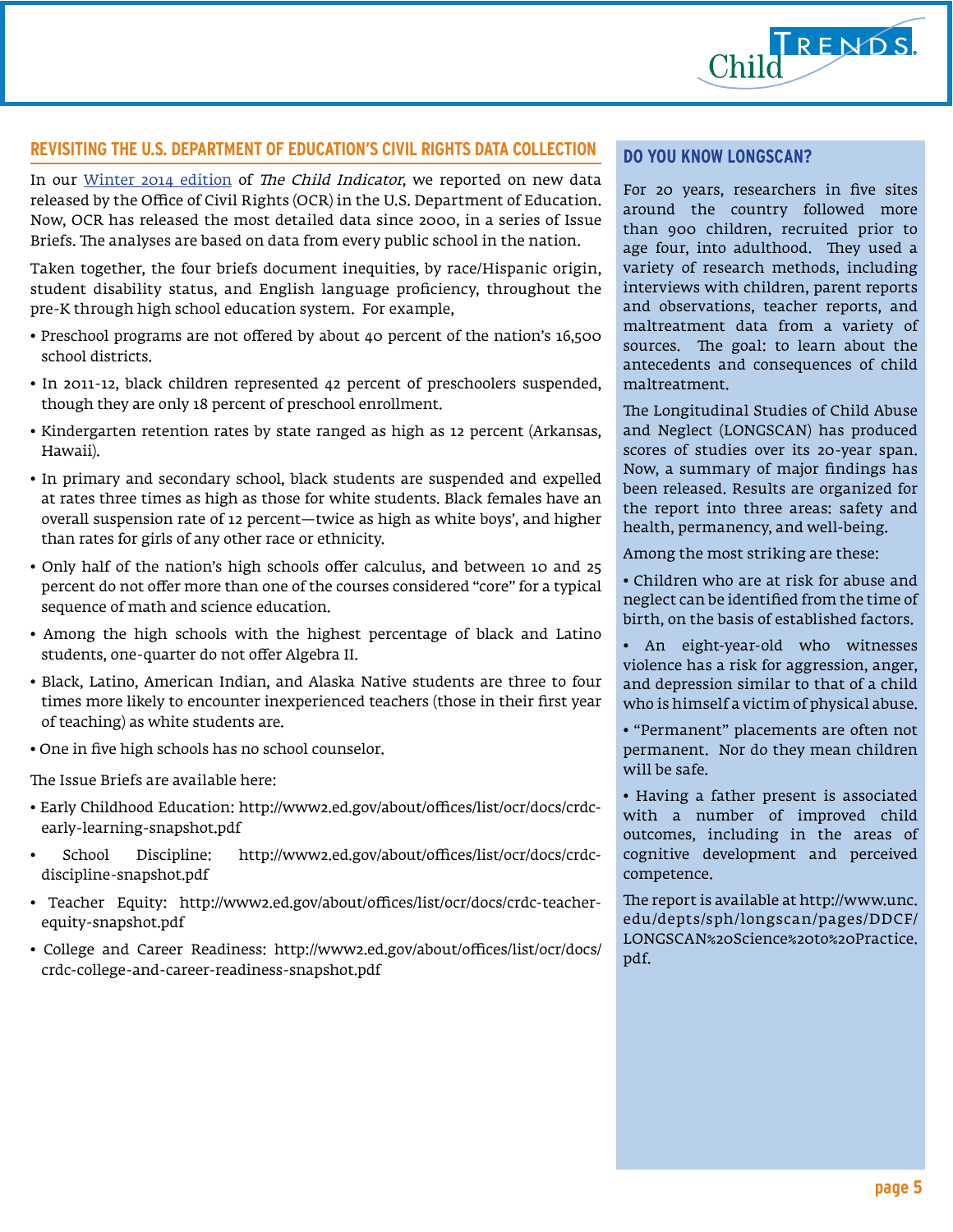

# **MAKING THE GRADE ON HIGH SCHOOL GRADUATION RATES**

The U.S. Department of Education has released the first-ever national four-year adjusted cohort graduation rates (ACGRs), for 2010-11 and 2012-13. This is an event perhaps best appreciated by those who for decades have wrestled with a number of less-than-ideal alternative measures. This is also a prime example of an indicator which, on its face, seems elementary, and yet in practice is far from simple.

The ACGR measures what conforms best to the commonsense understanding of a graduation rate: it is the number of students who graduate in four years with a regular high school diploma, divided by the number of students who make up the "adjusted cohort" for that graduating class. The adjusted cohort refers to the students who enter ninth grade, plus any who transfer in or out of the cohort (due to moves or death) in grades 9-12. Prior to this release, researchers and the general public have had to make do with various work-around calculations. Of course, there are other measures of high school graduation (such as the "event" rate) that are most appropriate for particular purposes.

In 2011-12, the ACGR was 80 percent, one point higher than in 2010-11. Data are reported by state, and by race/Hispanic origin, economic disadvantage, limited English proficiency, and student disability status.

# On-Time High School Graduation, 2011-12, Total and by Student Race/Hispanic Origin



#### **WORLD FAMILY MAP**

Mapping Family Change and Child Well-Being Outcomes is the latest report from the World Family Map Project. The Project monitors global changes in the areas of family structure, socioeconomics, processes, and culture, focusing on 16 indicators selected because of their established relationships to child outcomes.

This 2014 edition of The World Family Map includes an essay, "Family Instability and Early Childhood Health in the Developing World," which examines evidence, across a number of lower-income countries, for the role of "union instability" (that is, divorce or dissolution of a cohabiting partnership, death of spouse, or repartnership) in children's health. The analyses find that these forms of instability are, in many regions of the globe, associated with higher levels of children's diarrhea, stunting, and mortality. An exception is the Middle East, where these negative outcomes show no association with family instability.

A supplement looks at the association of family structure with children's psychological distress, in the 25 European Union countries.

More information, including the 2014 report, is at [http://worldfamilymap.](http://worldfamilymap.org/2014/ ) [org/2014/.](http://worldfamilymap.org/2014/ ) 

The report is available at <http://nces.ed.gov/pubs2014/2014391.pdf>.

# **WOMEN'S LIVES AND CHALLENGES: EQUALITY AND EMPOWERMENT SINCE 2000**

The U.S. Agency for International Development has released this report, which assesses progress toward one of the United Nations' Millennium Development Goals: promoting gender equality and empowering women. Findings from 95 surveys conducted between 2000 and 2011 in 47 countries make up the report.

The authors summarize progress as "halting and inconsistent." Notable strides toward gender equality have happened in Cambodia, Nepal, and Rwanda. But, women worldwide face exceptional challenges:

•In 16 countries, less than half of women ages 15-24 have completed primary school.

•In three countries (Mali, Guinea, and Bangladesh), more than 60 percent of women marry before age 18.

- In only 12 countries surveyed is the proportion of women who participate in household decision making more than two-thirds.
- In 14 countries, more than one-third of married women have experienced intimate partner violence.

The report is available at [http://dhsprogram.com/publications/publication-OD66-Other-Documents.cfm.](http://dhsprogram.com/publications/publication-OD66-Other-Documents.cfm)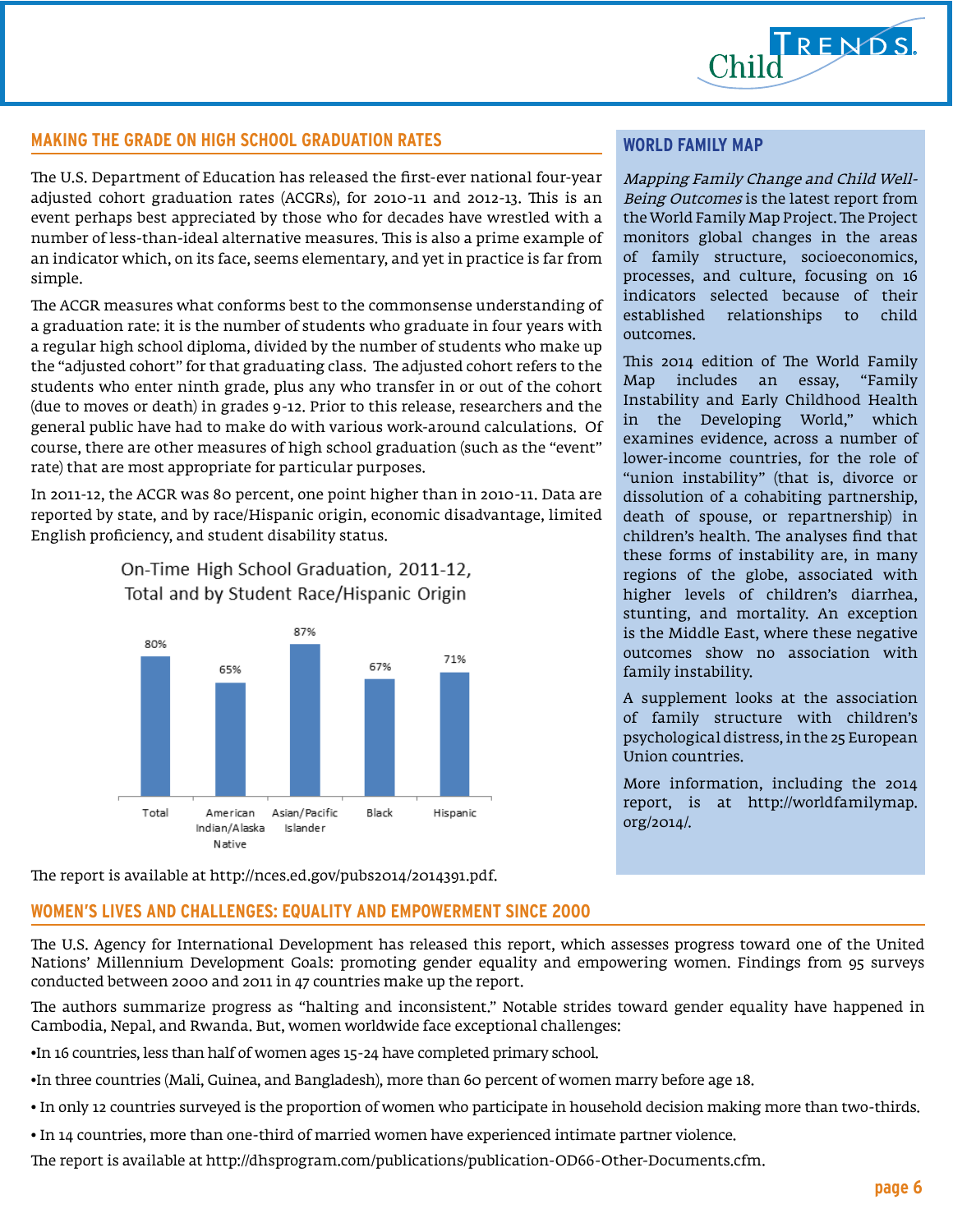

# **RACE FOR RESULTS**

A new report from the Annie E. Casey Foundation's KIDS COUNT Project introduces a "race for results" index to gauge the progress of states, and the nation, toward closing the racial equity gap that inhibits the opportunities available to some of our country's children. Twelve indicators compose the index, as follows:

- Babies born at normal birthweight
- Children ages 3 to 5 enrolled in nursery school, preschool, or kindergarten
- Fourth-graders who scored at or above proficient in reading
- Eighth-graders who scored at or above proficient in math
- Females ages 15 to 19 who delay childbearing until adulthood
- High school students graduating on time
- Young adults ages 19 to 26 who are in school or working
- Young adults ages 25 to 29 who have completed an associate's degree or higher
- Children who live with a householder who has at least a high school diploma
- Children who live in two-parent families
- Children who live in families with incomes at or above 200% of poverty
- Children who live in low-poverty areas (poverty<20%)

The index is single composite score, ranging from 0 to 1,000, arrived at by summing a state's (or group's) standardized scores on each of the indicators. Higher scores indicate a greater likelihood that children are meeting developmental milestones associated with success.

The KIDS COUNT report calculates index scores for each major racial/ethnic group, nationally, and by state. There is a nearly two-fold difference between Asian and Pacific Islander children, who receive the highest score, at 776, and African American children, who, at 345, receive the lowest score. American Indian and Latino children receive scores of 387 and 404, respectively; the score for white children is 704. The report includes detailed analysis of the varied factors that influence the life chances of children in these groups, as well as recommendations for how the nation might achieve greater equity in outcomes for all children.

Find the report at [http://www.aecf.org/~/media/Pubs/Initiatives/KIDS%20COUNT/R/RaceforResults/RaceforResults.pdf.](http://www.aecf.org/~/media/Pubs/Initiatives/KIDS%20COUNT/R/RaceforResults/RaceforResults.pdf ) 

#### **CHILD WELFARE OUTCOMES DATA SITE UPDATE**

The U.S. Children's Bureau has announced enhancements to its Child Welfare Outcomes Data Site. In particular, the website now has increased capability for viewing race/ethnicity data and creating data reports. Data can be viewed by state, ACF Region, or nationally. The Data Site is at <http://cwoutcomes.acf.hhs.gov/data/overview>.